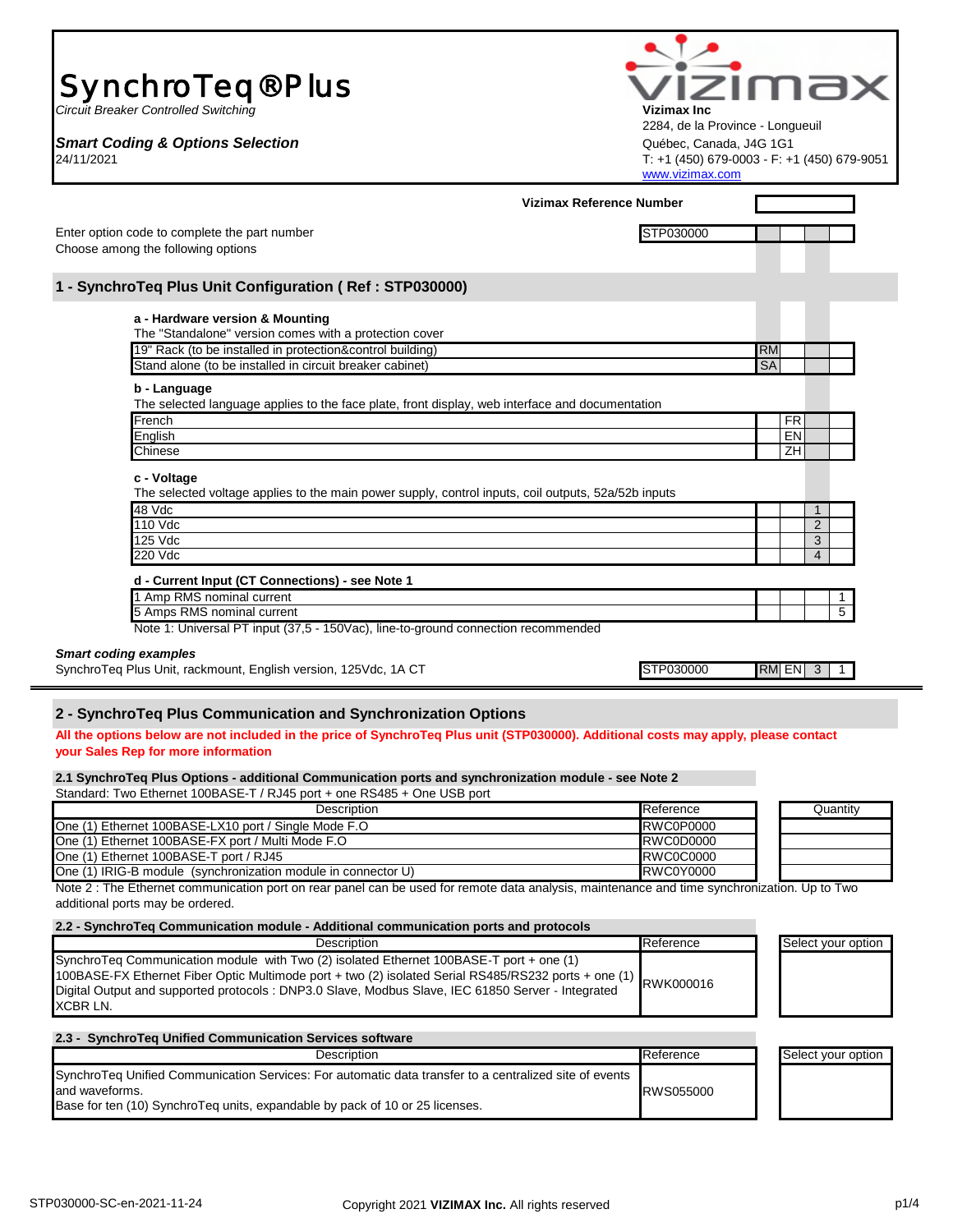# **3 SynchroTeq Plus Options - Function boards**

# **All the options below are not included in the price of SynchroTeq Plus unit (STP030000). Additional costs may apply, please contact your Sales Rep for more information**

| 3.2 Bypass Module (STP030302) Control option                                                    |                  |                    |
|-------------------------------------------------------------------------------------------------|------------------|--------------------|
| Description: SHL-1 - DCO type - Bypass module                                                   | Reference        | Select your option |
| Bypass module configured in 'automatic mode' (default manufacturing configuration) - See Note 3 | STP030302 (std)  |                    |
| Bypass module configured in 'Timed mode' - See Note 3                                           | STP030302 (temp) |                    |
| Bypass module configured in 'Memorized automatic mode' - See Note 3                             | STP030302 (mem)  |                    |
|                                                                                                 | _                |                    |

**Note 3 :** SHL modules are "Standalone Hardwired Logic" units and are independent from the main unit software. By defaulf, the bypass module is set to "Automatic Mode", if you wish to use another mode, please select one of the available configuration. Please refer to the Bypass manual

# **3.2 C/B coil control outputs (SBO - Select Before Operate) module option**

Standard: standard SPSBO module with 'source' configuration shared by all 6 outputs.

| Description:                                                                                                                                                                              | Reference | Select your option |
|-------------------------------------------------------------------------------------------------------------------------------------------------------------------------------------------|-----------|--------------------|
| SPSBO-F module 'Select Before Operate' with 6 floating coil control outputs - Note 4<br>(The STP030304 option is free of charge and replaces the standard SPSBO board in the AA-BB slot). | STP030304 |                    |
| Dual Batteries SPSBO module - Note 5<br>(The STP030305 option is free of charge and replaces the standard SPSBO board in the AA-BB slot).                                                 | STP030305 |                    |

Note 4 : This option provides 6 potential free isolated solid state outputs. These outputs are designed to 'source' or 'sink' the current from the C/B coils connected to the positive bus, or to drive a C/B electronic controller. Please refer to the STP030304-UG manual for more details.

**Note 5 :** This option allows to separate CLOSE and OPEN coil power supply circuits. The C/B (3)CLOSE and (3)OPEN outputs are controlled in 'source' configuration. Please refer to the STP030305-UG manual for more details.

### **3.3 Additional three phase voltage measurement module with residual Flux calculation (STP03010x) option**

Standard: no additional voltage measurement module Reference **Select your option** STP030103 STP030101 Description **SPFLUX module for PT sensors:** including three (3) additional PT inputs + three (3) 4-20 mA sensor inputs + residual flux calculation algorithm. **SPFLUX module for HV bushing sensors:** including three (3) additional Power Transformer High Voltage Bushing Sensors inputs+ three (3) 4-20 mA sensor inputs + residual flux calculation algorithm - (This option requires an active junction box: See Note 6).

**Note 6 : if you select this option, you have to select items in section 4 - SynchroTeq Plus - Bushing Sensors, active junction box and connections.**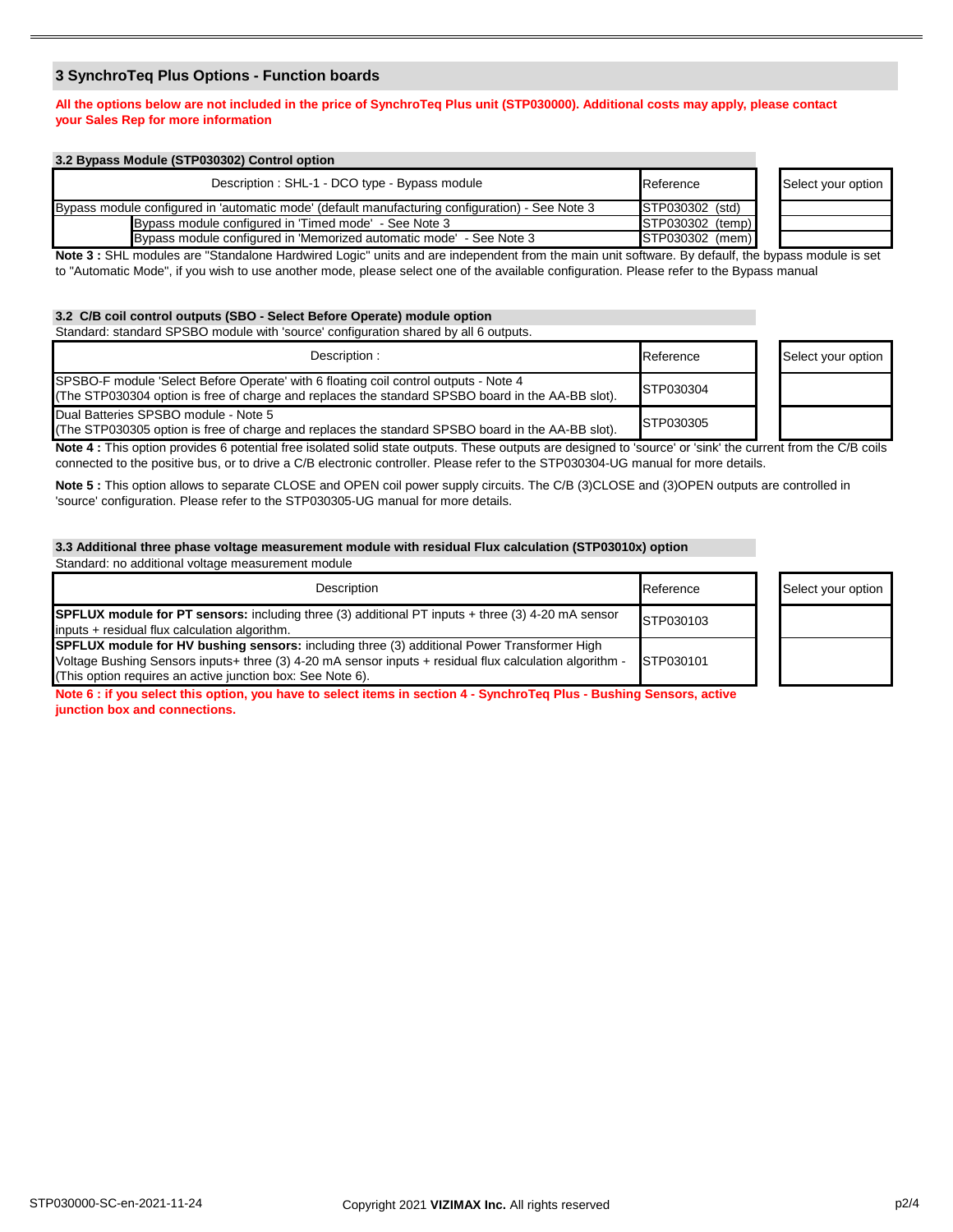### **4 SynchroTeq Plus - Bushing Sensors, active junction box and connections**

#### **This section must be filled ONLY if you selected the STP030101 option.**

#### **All the options below are not included in the price of SynchroTeq Plus unit (STP030000). Additional costs may apply, please contact your Sales Rep for more information**



#### **4.1 - Wiring Options - SynchroTeq Plus side**

| All cables are equipped and terminated for an immediate connexion to the main unit - Other side: free wires |                  |                    |
|-------------------------------------------------------------------------------------------------------------|------------------|--------------------|
| Description                                                                                                 | Reference        | Select vour option |
| Three (3) cables - SynchroTeg Plus to terminal block - 3m/10 feet each                                      | <b>STP030170</b> |                    |
| Three (3) cables - SynchroTeg Plus to terminal block - 5m/15 feet each                                      | <b>STP030180</b> |                    |

### **4.2 - Junction box**

| Active Junction Box includes free wires connectors on SynchroTeg Plus side and Power Transformer side |                   |                    |
|-------------------------------------------------------------------------------------------------------|-------------------|--------------------|
| Description                                                                                           | <b>IReference</b> | Select your option |
| Active Junction Box with 3 connections                                                                | STP030200         |                    |
| Active Junction Box with 1 connection                                                                 | <b>ISTP030201</b> |                    |

#### **4.3 - Wiring Options - Power Transformer side - Note 7**

Sensor cable, with pre-assembled connector on sensor side, free wires on the junction box side

| Description                                                   | Reference        | Juantity |
|---------------------------------------------------------------|------------------|----------|
| One (1) cable - junction Box to bushing sensor - 15m/50feet   | <b>STP030315</b> |          |
| One (1) cable - junction Box to bushing sensor - 30m/100 feet | <b>STP030330</b> |          |
| One (1) cable - junction Box to bushing sensor - 50m/164 feet | <b>STP030350</b> |          |

Note 7 - One (1) cable per phase has to be ordered. For other cable length - Please inquire

#### **4.4 - Power Transformer HV Bushing sensors - Technical Data - Mechanical fitting - Note 8**

Set of three (3) sensors - one per phase - to be installed on the Power Transformer

| Description<br>Reference                                                                                                                                                        | : option<br>. vour<br>יטטוטי |
|---------------------------------------------------------------------------------------------------------------------------------------------------------------------------------|------------------------------|
| <b>Three</b><br>$\sim$<br>'030400<br>. DOQC<br>note د<br>for<br>· resid<br>power transformer<br>sensors<br>tlux<br>…ual t"<br>ulation<br>calcu<br>bushina<br>$-+$<br>ا ف ا<br>. |                              |
| <br>$\sim$ $\sim$<br>-<br>__<br>-<br>$\sim$<br>__<br>.                                                                                                                          |                              |

Note 8 : You must fill out the Bushing Sensor Configuration in section 6 to determine the exact type of bushing sensors.

| Quantity |  |
|----------|--|
|          |  |
|          |  |
|          |  |